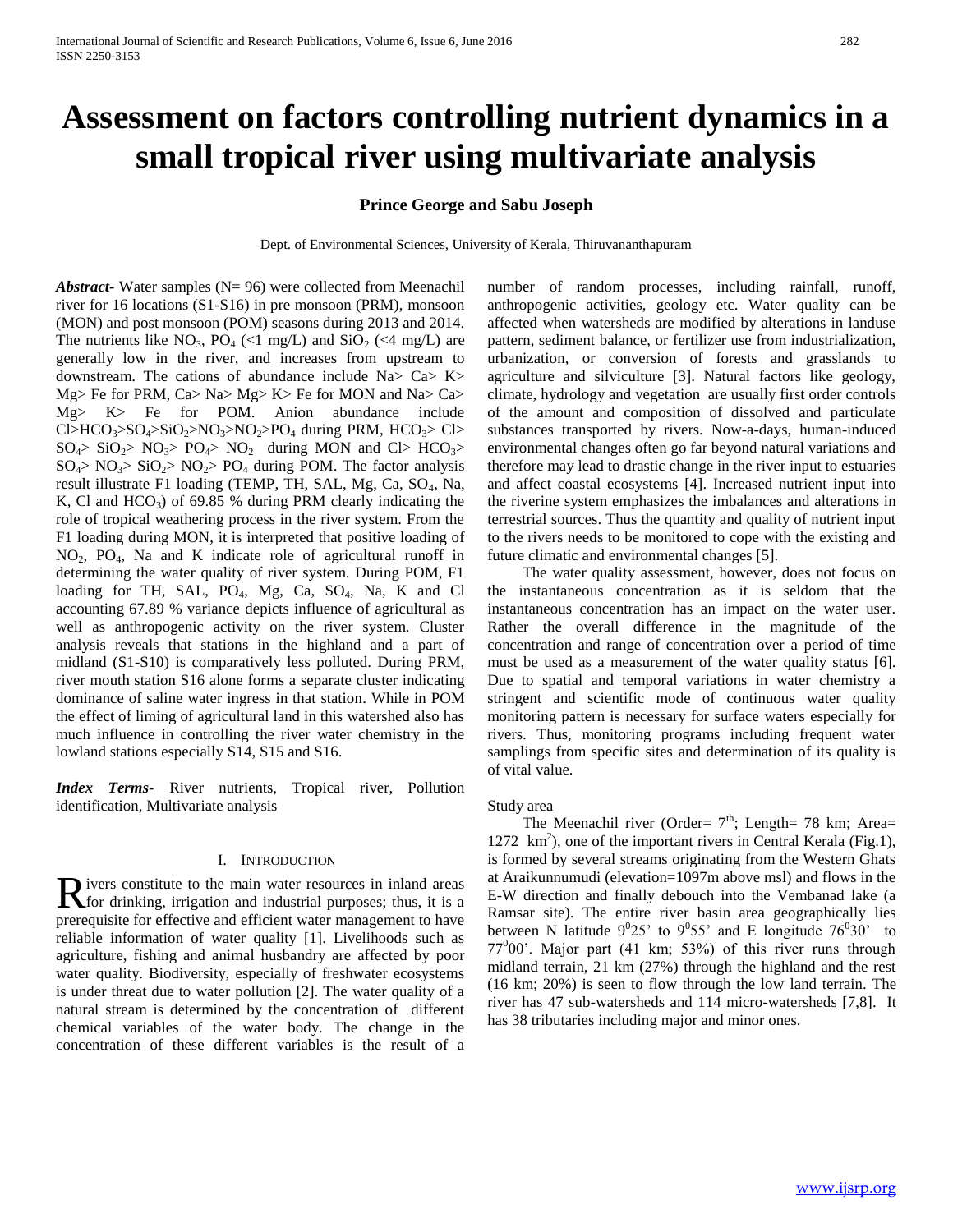

**Figure 1. Location map of study area**

The major tributaries are Kadapuzha, Kalathukadavu, Kurisumalai, Trikkoil, Punjar, Meenadom [9]. The river exhibits a dendritic drainage pattern and splits into a number of distributaries in the lowlands and finally merges with the Vembanad Lake at Kavanattinkara [10].

The basin primarily comprises of Precambrian metamorphic rock system. The major soil type prevalent in the area is well drained lateritic soils, while main rock types of the area belong to Charnockite/charnakite gneiss, Biotite gneiss (migmatite), cordierite gneiss, magnetite quartzite and pyroxene granulite. Quaternary formations of fluvial deposit, fluvio marine and paleo marine deposits were found in lower reaches of river [11].

The Meenachil river basin falls within the realm of tropical humid climate and high variations in relief from the west coast to the hilly region of the Western Ghats in the east and proximity to the sea influence the climatic parameters. During 2010 – 2014 period the mean annual temperature of the area is  $32.5^{\circ}C$ , experiencing average annual rainfall of 3030 mm, while mean humidity is 88.6 percent. The basin experiences both south-west and north-east monsoons. The south-west monsoon sets during June and lasts till August. The north-east monsoon, which is uncertain strikes in October and continues till the end of November.

## SAMPLING SCHEME AND METHODOLOGY

 River water samples (total no.= 96) were collected in Meenachil river from upstream to downstream for 16 locations (S1-S16) The water samples were collected for pre monsoon (PRM), monsoon (MON) and post monsoon (POM) seasons during 2013 and 2014. The portrait of sampling locations was given in table 1 and figure 2.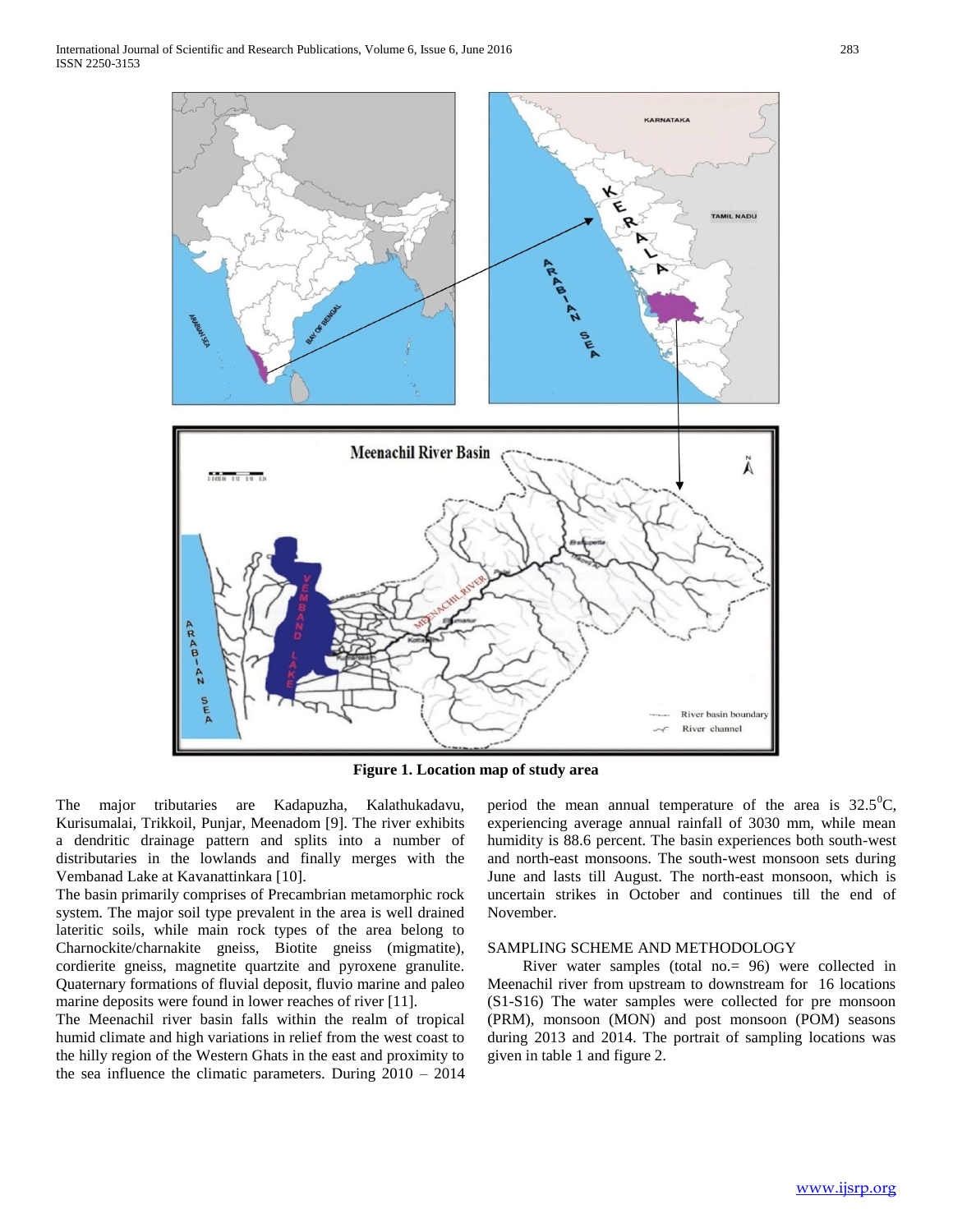



 The samples were collected in clean polyethylene bottles kept under dark or below ambient temperature and were analysed using standard procedures [12,13]. The parameters identified include Temperature, pH (Systronics pH meter, 361), TDS, Conductivity (Systronics Conductivity-TDS meter, 308), Total Hardness (TH),Total Solids (TS), Salinity, HCO<sub>3</sub>, Fe, PO<sub>4</sub>, Si, DO, BOD,  $NO_2$ ,  $NO_3$ ,  $Mg$ ,  $Ca$ ,  $SO_4$  and Cl. DO was estimated by Winkler's Iodometric method using  $MnSO<sub>4</sub>$  and alkai KI and

titrating against thiosulphate using starch as indicator, while BOD is measured after incubating it for 5 days at  $20^{\circ}$ C. All spectrophotometric analysis were done using Systronics UV-VIS, 118, spectrophotometer while Na and K were determined using Flame Photometer (Elico CL 361) after conducting standard calibration. Chloride concentrations were estimated by employing argentometric titration using standard silver nitrate solution having potassium chromate as indicator.

| <b>Station No.</b> | <b>Stations</b>                      | Lat. $(N)$      | Long. $(E)$                            | <b>Location remarks</b>                                         |
|--------------------|--------------------------------------|-----------------|----------------------------------------|-----------------------------------------------------------------|
| S <sub>1</sub>     | Adivaram                             | $9^{0}39'44.8"$ | $76^{\circ}52^{\circ}3.8^{\circ\circ}$ | Forest and plantation                                           |
| S <sub>2</sub>     | Perumkulam                           | $9^{0}40'17.9"$ | $76^{0}50'33.7"$                       | Forest and plantation                                           |
| S <sub>3</sub>     | Tikkoi                               | $9^{0}41'57.8"$ | $76^{0}48'45.1"$                       | Plantation and Mixed vegetation                                 |
| S <sub>4</sub>     | Punjar                               | $9^040'13.8"$   | $76^{0}48'2.1"$                        | Plantation and Mixed vegetation                                 |
| S <sub>5</sub>     | Erattupetta                          | $9^{0}41'9.8"$  | $76^{0}46'36.4"$                       | Plantation and Mixed vegetation                                 |
| S <sub>6</sub>     | Baranamghanam                        | $9^{0}41'53.2"$ | $76^{0}43'52.9"$                       | Plantation and Mixed vegetation                                 |
| S7                 | Pala                                 | $9^{0}42'32.5"$ | $76^{0}40'56.3"$                       | Plantation and Mixed vegetation                                 |
| S8                 | Kadapattoor                          | $9^{0}42'19.7"$ | $76^{0}40'27.6"$                       | Plantation and Mixed vegetation                                 |
| S <sub>9</sub>     | Cherpungal                           | $9^041'8.6"$    | $76^{0}38'3.2"$                        | Plantation and Mixed vegetation                                 |
| S <sub>10</sub>    | Kidangoor                            | $9^{0}40'22.4"$ | $76^{0}36'12.3"$                       | Plantation and Mixed vegetation                                 |
| S <sub>11</sub>    | Pattarmadom                          | $9^{0}38'56.1"$ | $76^{0}35'12.5"$                       | Plantation and Mixed vegetation                                 |
| S12                | Perror                               | $9^{0}37'45.8"$ | $76^{0}34'1.5"$                        | Plantation and Mixed vegetation                                 |
| S <sub>13</sub>    | Railway<br>Kottayam<br><b>Bridge</b> | $9^035'44.2"$   | $76^{0}31'47.3"$                       | Plantation, Mixed<br>vegetation<br>and<br>minor industrial area |
| S <sub>14</sub>    | Chungam                              | $9^{0}35'55.5"$ | $76^{0}31'6.6"$                        | Paddy and Mixed vegetation                                      |
| S <sub>15</sub>    | <b>Illickal</b>                      | $9^{0}35'13.5"$ | 76 <sup>0</sup> 29'32.2"               | Paddy and Mixed vegetation                                      |
| S <sub>16</sub>    | Kavanattinkara                       | $9^{0}37'36.9"$ | $76^{0}25'52.9"$                       | Paddy, river lake interface area                                |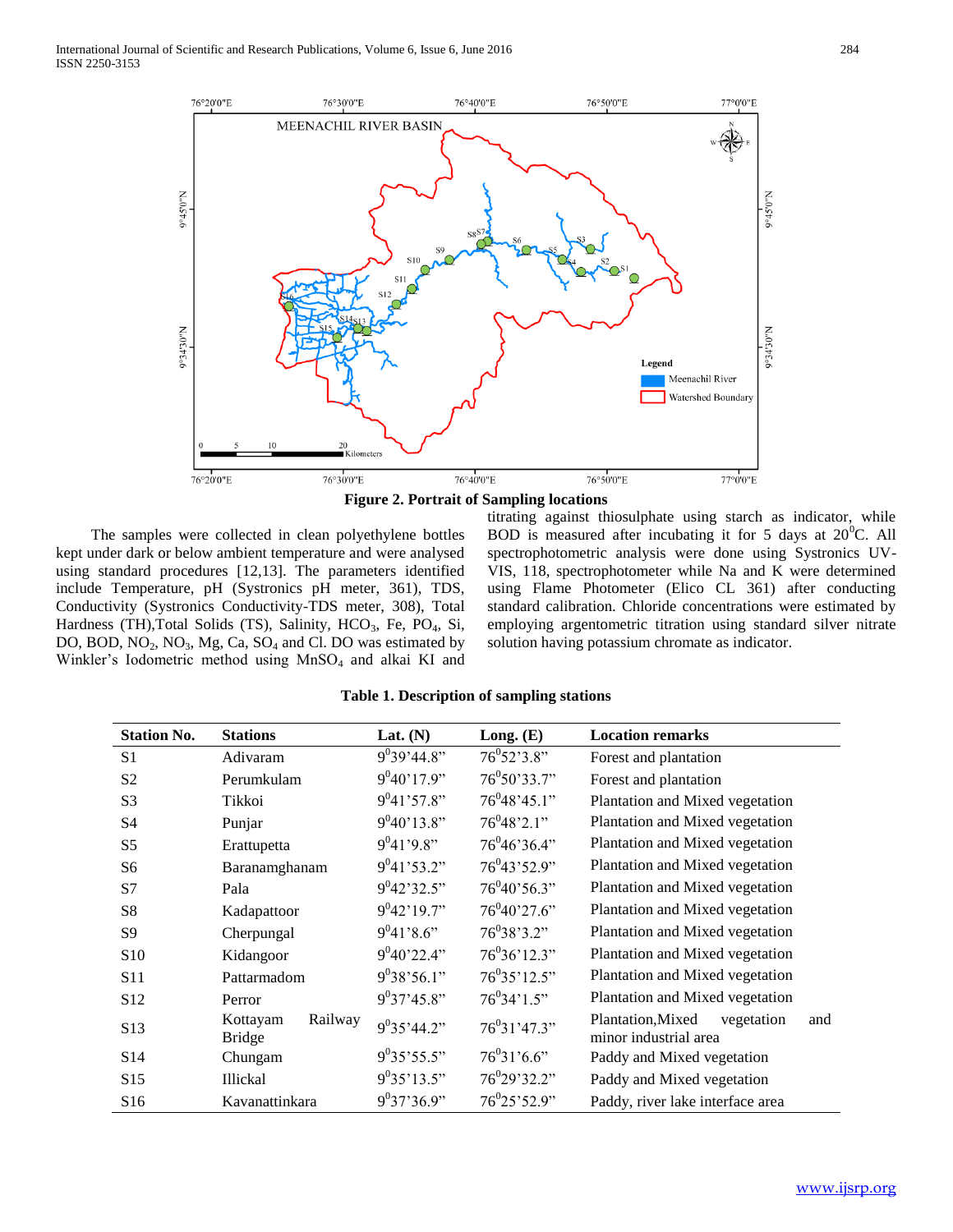#### II. RESULTS AND DISCUSSION

#### a. Spatio-temporal nutrient variability

 The water quality analysis of river water conducted for PRM, MON and POM of 2013 and 2014. For the convenience of study, the season wise averaged data for 2013 and 2014 are presented in Figure 3-4 . What follows is a brief summary of the season wise averaged results.

#### Temperature, TEMP

During PRM, the TEMP ranged from 19.1 to  $20.0^{\circ}$ C having an averaged value of  $19.42^{\circ}$ C. But in MON the average TEMP dropped to  $19.18^{\circ}$ C and then increased to  $19.7^{\circ}$ C during POM. The mean TEMP values of river water during PRM, MON and POM are 19.42, 19.18 and 19.35 respectively. It was well noted that the narrow range of temperature difference found in the river system might be due to the high runoff phenomenon seen in many tropical rivers.

#### pH

 During PRM, pH values ranged from 6.67 to 7.13, while in MON values ranged from 7.12 to 7.99. However, during POM it ranged between 6.75 and 7.37. The mean pH values of river water during PRM, MON and POM are 6.89, 7.56 and 7.05 respectively. pH is important for acid-base neutralisation, water softening, precipitation, coagulation, disinfections and corrosion control It tends to increase during day largely due to the photosynthetic activity (consumption of carbon dioxide) and decreases during night due to respiratory activity.

#### Total Dissolved Solids, TDS

 During PRM, TDS values ranged from 32.66 to 682.11 mg/L , while in MON values ranged from 40.45 to 52.83 mg/L. However, during POM it ranged between 44.35 and 326.90 mg/L. The mean TDS values of river water during PRM, MON and POM are 168.18, 47.52 and 91.14 respectively. It has an overall effect on the living creatures like humans, aquatic and terrestrial organisms. Hence, the influence of temperature in weathering process could aid in uplifting TDS values.

## Conductivity, COND

 During PRM, COND values ranged from 51.02 to 1065.80 μS/cm, while in MON values ranged from 63.20 to 82.55 μS/cm. However, during POM it ranged between 69.30 and 510.78 μS/cm. The mean COND values of river water during PRM, MON and POM are 262.7, 74.2 and 142.4 respectively.

## Total Hardness, TH

During PRM, TH ranged from  $9.04$  to  $206.79$  mg CaCO<sub>3</sub>, with a mean value of 53.45. The maximum concentrations were observed at S16 (Kavanattinkara) However, during MON, TH has mean value of 18.36, with maximum concentration of 23.49 at S16 station. During POM, TH ranged from 19.49 to 78.61 mg  $CaCO<sub>3</sub>$ , having a mean value of 32.3. The maximum value were noted at S16. From these results it was evident that seasonal factors has got much influence in controlling the TH in the river.

#### Total Solids, TS

 During PRM, TS ranged from 0.05 to 0.41 mg/L having a mean value of 0.13. The maximum concentration was observed at S16 (Kavanattinkkara). However, during MON, TS has mean value of 0.16, with maximum concentration of 0.41 mg/L at S16 station (Kavanattinkkara). During POM, TS ranged from 0.03 to 0.31 mg/L, having a mean value of 0.1. The maximum value was noted at S16. It was observed that TS show highest values in downstream stations, with maximum concentrations were observed during MON, followed by PRM and POM. Results show that monsoon effect could be a factor which aids in elevating TS concentrations in the river.

## Salinity, SAL

 During PRM, SAL ranged from 0.02 to 0.58 ppt with a mean value of 0.15. The maximum concentration was observed at S16 (Kavanattinkkara). However, during MON, SAL has mean value of 0.02, with maximum concentration of 0.03 ppt at S15 (Chungam) and S16 (Kavanattinkkara) stations. During POM, SAL ranged from 0.01 to 0.27 ppt (mean= 0.06). The maximum value was noted at S16. It was observed that SAL show highest values in downstream stations, while maximum concentrations were observed during PRM, followed by POM and MON. Results shows that monsoon factor has got vital influence in modifying the SAL concentrations in the river.

## Dissolved Oxygen, DO

 During PRM, the DO ranged from 6.35 to 7.7 mg/L with a mean value of 7.01. The maximum concentration was observed at S1 (Adivaram). However, during MON, the DO has mean value of 7.19, with maximum concentration of 7.7 mg/L at S1 (Adivaram) and S2 (Perumkulam) stations. During POM, the DO ranged from 6.5 to 7.4 mg/L, having a mean value of 6.98. The maximum value was noted at S1. It was observed that DO show highest values in upstream stations, while maximum concentrations were observed during MON, followed by PRM and POM. Results show that monsoon effect could be a factor which aids in elevating DO concentrations in the river.

## Biological Oxygen Demand, BOD

 During PRM, the BOD ranged from 0.45 to 1.45 mg/L with a mean value of 0.90. The maximum concentration was observed at S13 (Kottayam Railway bridge) and S16 (Kavanattinkkara) stations. However, during MON, BOD has a mean value of 0.58, with maximum concentration of 0.95 mg/L at S16 (Kavanattinkkara) station. During POM, the BOD ranged from 0.5 to 1.55 mg/L, having a mean value of 0.85. The maximum value was noted at S13 (Kottayam Railway bridge). It was observed that BOD show highest values in downstream stations, while maximum concentrations were observed during PRM, followed by POM and MON. Results show that monsoon dilution effect could be a factor which helped in lowering BOD concentrations in the river.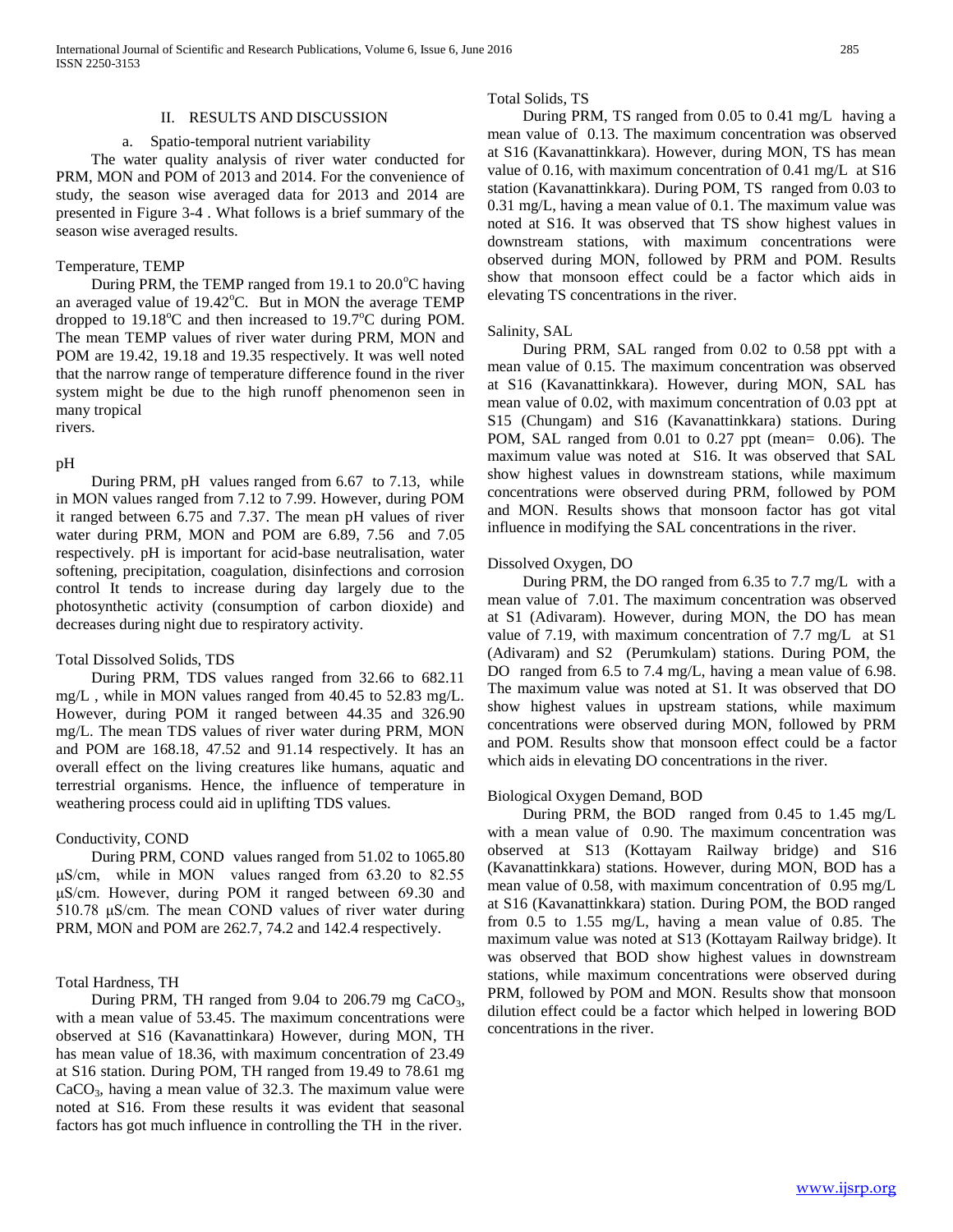





**Figure 3. Mean values of River water parameters during (a) PRM (b) MON and (c) POM**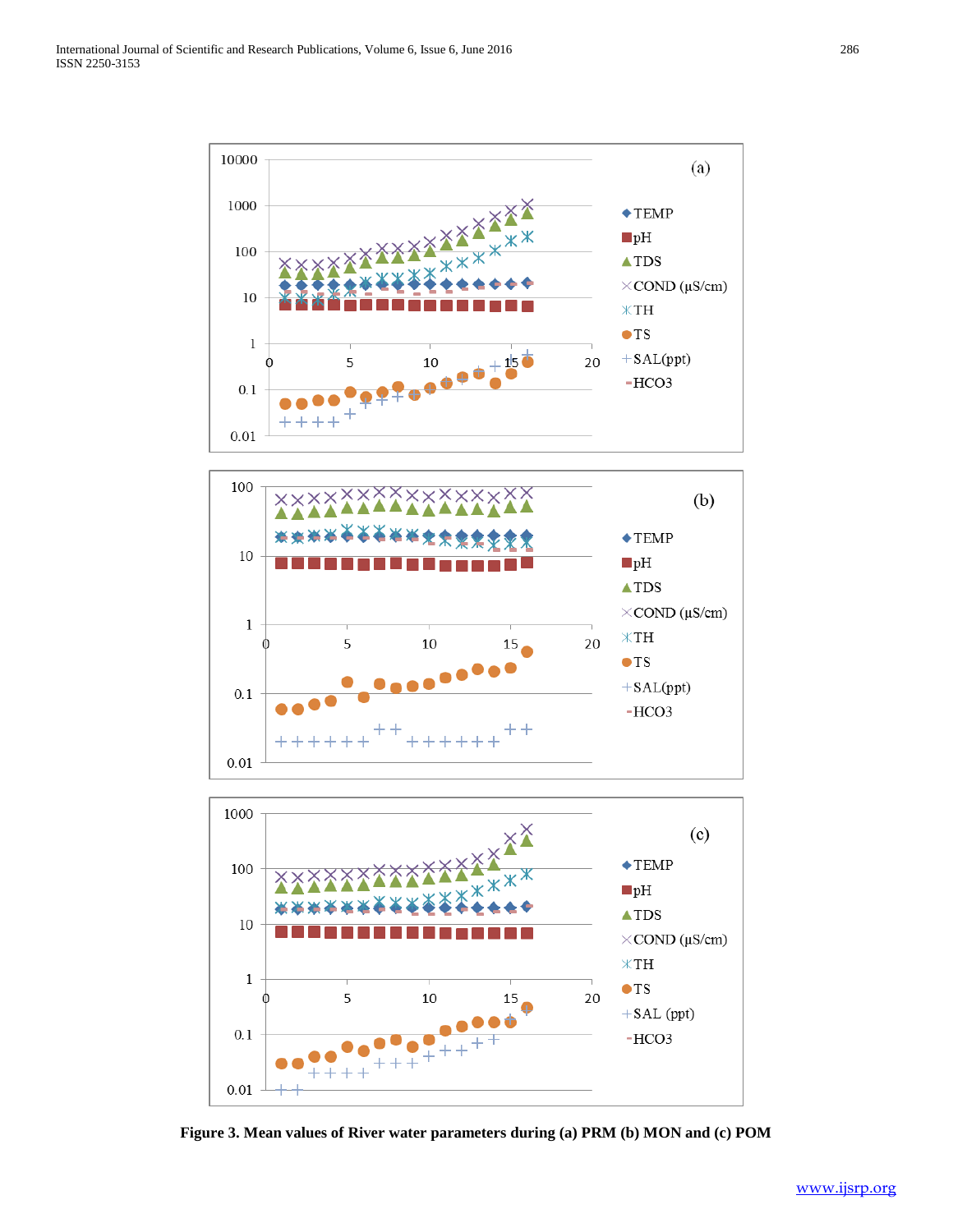# Bicarbonate, HCO<sub>3</sub>

During PRM,  $HCO_3^-$  ranged from 12.20 to 21.35 mg/L with a mean value of 14.97. The maximum concentration was observed at S16 (Kavanattinkkara). However, during MON,  $HCO<sub>3</sub>$  has a mean value of 16.44, with maximum concentration of 18.3 mg/L in upstream stations (S1-S6). During POM,  $HCO_3$ <sup>-</sup> ranged from 15.25 to 21.35 mg/L, with a mean value of 17.25. The maximum value was noted at S16. It was observed that  $HCO<sub>3</sub>$  show an erratic trend from upstream to downstream, while maximum concentrations were observed during MON, followed by POM and PRM. Results show that monsoon effect could be a factor which aids in elevating  $HCO<sub>3</sub>$  concentrations in the river.

## Phosphate, PO<sub>4</sub>

During PRM,  $PO_4$  ranged from 0.01 to 0.12 mg/L and having a mean value of 0.04. The maximum concentration was observed at S16 (Kavanattinkkara), the river mouth station. It was noted that  $PO_4$  show an erratic trend from upstream to downstream with more fluctuations were evident in downstream stations. This could be due to the extensive agricultural practices prevailing in the downstream reaches of river basin. However, during MON,  $PO_4$  has a mean value of 0.06, with maximum concentration of 0.18 mg/L at S16 station. It was observed that MON showed maximum concentrations of  $PO<sub>4</sub>$  in most stations. Runoff from agricultural lands and rubber plantation area could be the prominent source for this phenomenon. POM also show a similar pattern as that of PRM with a mean  $PO<sub>4</sub>$  value of 0.04 and a maximum concentration of 0.15 mg/L at S16.

#### Silicate,  $SiO<sub>2</sub>$

During PRM,  $SiO_2$  ranged from 0.95 to 3.99 mg/L with a mean value of 1.84. The maximum concentrations were observed at S12 (Peroor). However, during MON,  $SiO<sub>2</sub>$  has mean value of 1.94, with maximum concentration of 3.75 mg/L at S12 station. During POM,  $SiO_2$  ranged from 0.07 to 0.54 mg/L, having a mean value of 0.17. The maximum value were noted at S12. It was noted that maximum availability of  $SiO<sub>2</sub>$  was observed in midstream stations during PRM and MON. From these results it was evident that seasonal factors has got much influence in controlling the silica concentrations in the river.

#### Nitrite,  $NO<sub>2</sub>$

During PRM,  $NO<sub>2</sub>$  ranged from 0.02 to 0.08 mg/L with a mean value of 0.05. The maximum concentration was observed at S16 (Kavanattinkkara). However, during MON,  $NO<sub>2</sub>$  has a mean value of 0.04, with maximum concentration of 0.09 mg/L at S16 station. During POM,  $NO<sub>2</sub>$  ranged from 0.03 to 0.06 mg/L, with a mean value of 0.05. The maximum value was noted at S5, S7, S11, S13 and S16. It was observed that  $NO<sub>2</sub>$  show an erratic trend from upstream to downstream and maximum concentrations were noted during PRM and POM. Results show that monsoon factor has got much influence in regulating the  $NO<sub>2</sub>$  concentrations in the river.

#### Nitrate,  $NO<sub>3</sub>$

During PRM,  $NO_3$  ranged from 0.03 to 0.93 mg/L having a mean value of 0.21. The maximum concentration was at S16 (Kavanattinkkara). However, during MON,  $NO<sub>3</sub>$  has mean value of 0.09, with maximum concentration of 0.29 mg/L at S16 station. During POM,  $NO_3$  ranged from 0.08 to 0.73 mg/L, having a mean value of 0.40. The maximum value was noted at S14 (Chungam). It was observed that  $NO<sub>3</sub>$  show an erratic trend, while downstream stations show maximum concentrations during PRM and POM. Results show that monsoon factor has got much influence in regulating the  $NO<sub>3</sub>$  concentrations in the river. The change in landuse and land cover particularly the increase in Rubber plantation in the highland and midland did not increase the  $NO<sub>3</sub>$  in water. However, in the lowland region, the mixed crops, paddy and coconut can contribute  $NO<sub>3</sub>$  into the river.

#### Iron, Fe

 During PRM, the content of Fe ranged from 0.04 to 0.22 mg/L with a mean value of 0.07. The maximum concentration was observed at S5 (Erattupetta). However, during MON, Fe has a mean value of 0.03, with maximum concentration of 0.06 mg/L at S5 station. During POM, Fe ranged from 0.02 to 0.08 mg/L (mean  $= 0.04$ ). The maximum value was noted at S5. It was observed that Fe show highest values in a particular station especially at S5 Erratupetta which is supposed to be of geogenic source. Results show that Fe is not supposed to be a contamination factor in the Meenachil river .

#### Magnesium, Mg

 During PRM, Mg ranged from 0.38 to 34.80 mg/L having a mean value of 6.6. The maximum concentration was observed at S16 (Kavanattinkkara). However, during MON, Mg has a mean value of 1.09, with maximum concentration of 1.80 mg/L at S16 station. During POM, Mg ranged from 0.79 to 11.92 mg/L, having a mean value of 3.18. The maximum value was noted at S16. It was observed that Mg show highest values in downstream stations, while maximum concentrations were observed during PRM, followed by POM and MON. Results shows that monsoon factor has got vital influence in modifying the Mg concentrations in the river.

#### Calcium, Ca

 During PRM, Ca ranged from 3.00 to 25.43 mg/L having a mean value of 10.52. The maximum concentration was observed at S16 (Kavanattinkkara). However, during MON, Ca has a mean value of 5.56, with maximum concentration of 7.35 mg/L at S5 (Erattupetta). During POM, Ca ranged from 6.31 to 11.83 mg/L, with a mean value of 7.68. The maximum value was noted at S16. It was observed that Ca show an erratic trend, while maximum concentrations were noted during PRM and POM. Results highlight that Ca show maximum availability during PRM, followed by POM and MON.

#### Sulphate, SO<sub>4</sub>

 During PRM, SO<sup>4</sup> ranged from 0.81 to 95.53 mg/L with a mean value of 14.87. The maximum concentration was at S16 (Kavanattinkkara). However, during MON,  $SO<sub>4</sub>$  has mean value of 6.10, with maximum concentration of 10.52 mg/L S16. During POM,  $SO_4$  ranged from 7.33 to 36.21 mg/L, having a mean value of 12.96. The maximum value were noted at S16. It was noted that maximum availability of  $SO<sub>4</sub>$  was observed in downstream stations during PRM and POM. From these results it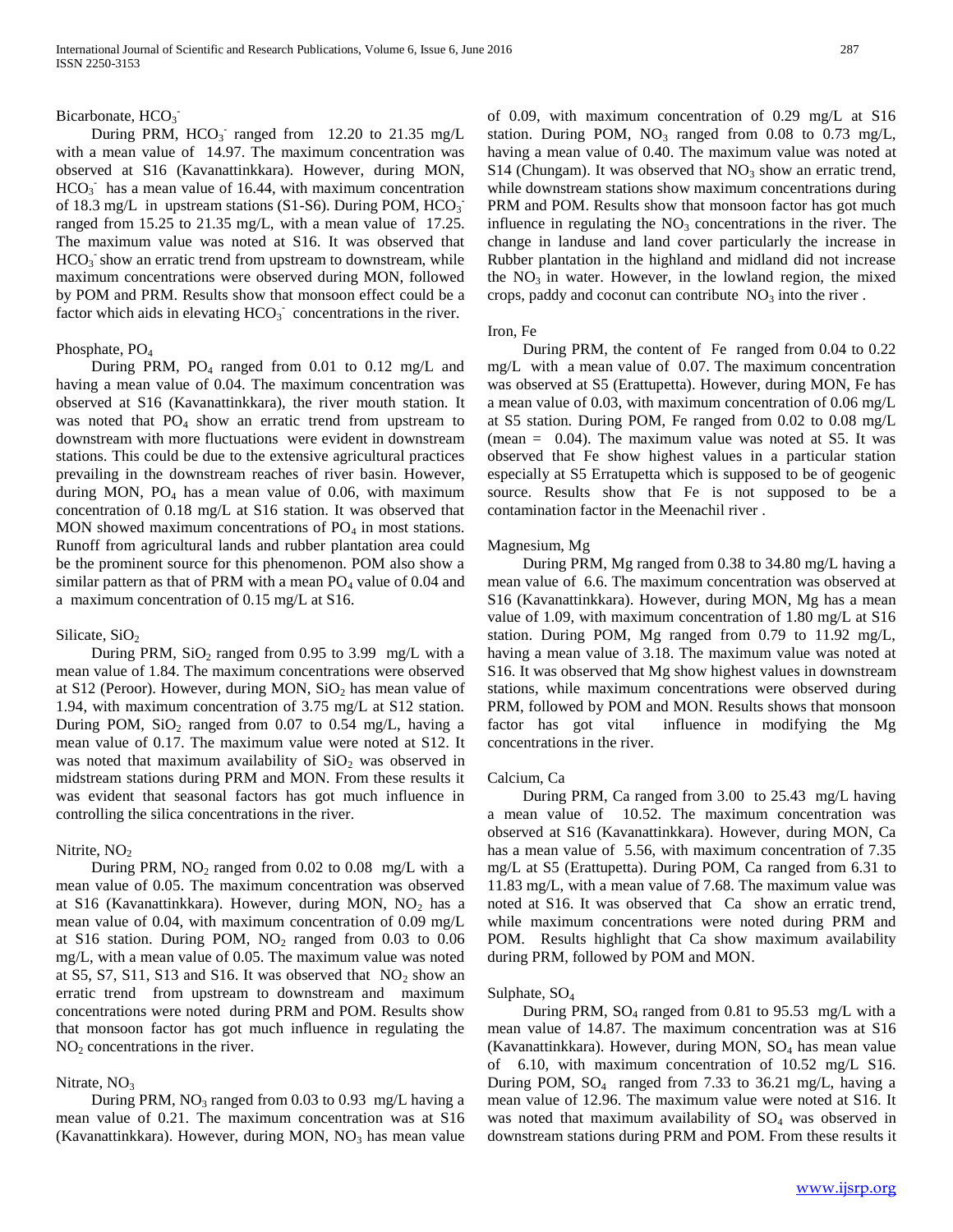was evident that seasonal factors have got much influence in controlling the  $SO_4$  concentrations in the river.

## Sodium, Na

 During PRM, the Na ranged from 3.21 to 150.70 mg/L with a mean value of 29.01. The maximum concentration was observed at S16 (Kavanattinkkara). However, during MON, Na has mean value of 5.24, with maximum concentration of 11.38 mg/L at S16. During POM, it ranged from 3.25 to 87.78 mg/L (mean= 15.04). The maximum value was noted at S16. It was noted that maximum availability of Na was observed in downstream stations during PRM and POM. From these results it was evident that dominance of lake water has got much influence in controlling the Na concentrations in the river water in downstream stations especially at S14, S15 and 16.

## **Figure 4. Mean values of River water nutrients during (a) PRM (b) MON and (c) POM**



## Potassium, K

 During PRM, the content of K ranged from 1.40 to 32.26 mg/L having a mean value of 7.39. The maximum concentration was at S16 (i.e, Kavanattinkkara). However, during MON, the K has mean value of 0.97, with maximum concentration of 1.63 mg/L at S16. During POM, it ranged from 0.80 to 6.44 mg/L, having a mean value of 2.04. Again, the maximum value was noted at S16. It was noted that maximum availability of K was observed in downstream stations during PRM and POM. From these results it was evident that similar to Na, the dominance of lake water has got much influence in controlling the K concentrations in the river water especially in downstream stations.

## Chloride, Cl

 During PRM, Cl ranged from 9.23 to 320.21 mg/L having a mean value of 82.98. The maximum concentration was registered at S16 (i.e., Kavanattinkkara). However, during MON, Cl has a mean value of 12.68, with maximum concentration of 17.04 mg/L at S7 (Pala). During POM, Cl ranged from 7.10 to 151.23 mg/L, having a mean value of 32.82. The maximum value were noted at S16. It was noted that maximum availability of Cl was observed in downstream stations during PRM and POM. From these results, it was evident that dominance of lake water has got much influence in controlling the Cl concentrations in the river water in downstream station during PRM.

## b. Correlation Analysis

 During PRM (Table 2), it was noted that temperature (TEMP) plays an important role in defining the water quality structure of Meenachil river mainly owing to its good correlation with various hydrochemical parameters. Significant positive correlation was observed between TEMP and other parameters like TDS (0.86), conductivity-COND (0.86), total hardness-TH (0.85), TS (0.87), salinity-SAL (0.89), HCO<sub>3</sub> (0.81), Ca (0.95), Na (0.82), Cl (0.89). Meanwhile, negative correlation of TEMP with pH and DO is also of vital importance. TDS, COND, TH and TS show good positive correlations with various cations and anions like Mg, Ca, Na, K,  $SO<sub>4</sub>$  and Cl. However, parameters like Fe and DO do not show significant positive correlation with other ionic groups. Significant correlation among Mg, Ca, Na, K, SO<sup>4</sup> and Cl were noticed during this PRM season.

 A completely varied water quality scenario with respect to PRM was noticed from correlation matrix of MON (Table 3). No significant positive correlation was observed here owing to the monsoon impact mainly due to dilution effect occurring in the riverine system. However, some fundamental correlations were noted between TDS and SAL (0.75), Mg (0.62), and Cl (0.93). Existence of positive correlation between Na with TS  $(0.89)$ , PO<sub>4</sub>  $(0.90)$ ,  $SO_4$   $(0.91)$  and K  $(0.89)$  were also noted.

 During POM, correlation matrix (Table 4) depicts the existence of positive correlation between TDS and TH (0.97), TS (0.90), SAL (0.99), PO<sup>4</sup> (0.97), Mg (0.95), SO4 (0.98), Na (0.99), K (0.96) and Cl (0.99). Similarly significant correlation of TS with  $PO_4$  (0.90),  $NO_3$  (0.81), Mg (0.93),  $SO_4$  (0.94), K (0.89) and Cl (0.90) were also noted. Significant positive correlation among Mg, Ca, Na, K,  $SO_4$  and Cl which were prevalent in PRM was also observed in POM season.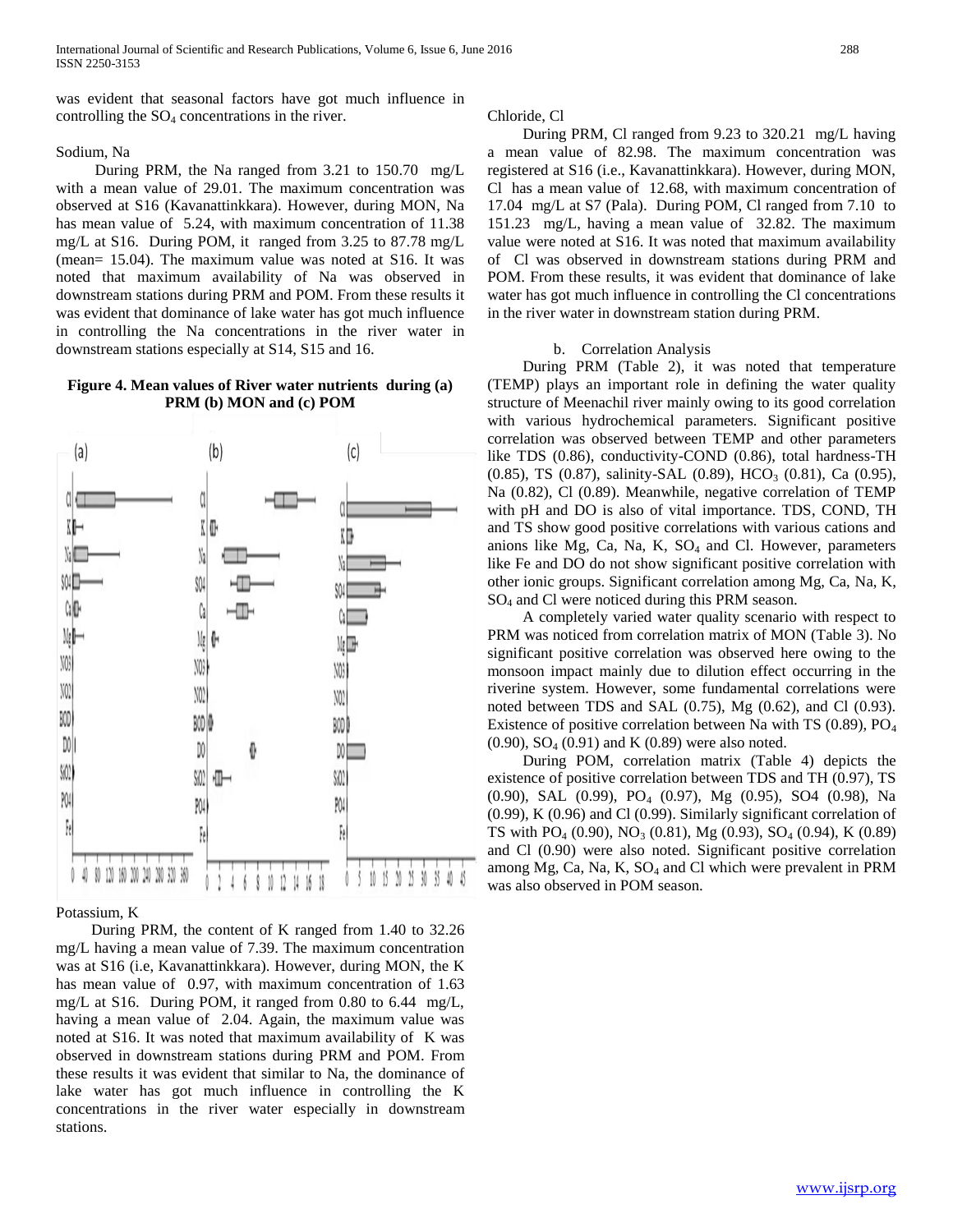|                  |                      |                                   |                          |                          |                      |                            |                          |                          |                          |                                                                        |                          | Table 2. Correlation matrix of water quality parameters during Pre Monsoon |                          |                          |                          |                |                          |                          |                 |      |                       |
|------------------|----------------------|-----------------------------------|--------------------------|--------------------------|----------------------|----------------------------|--------------------------|--------------------------|--------------------------|------------------------------------------------------------------------|--------------------------|----------------------------------------------------------------------------|--------------------------|--------------------------|--------------------------|----------------|--------------------------|--------------------------|-----------------|------|-----------------------|
|                  | TEMP                 | $\overline{\mathrm{a}}$           | TDS                      | COND                     | Ë                    | Ľ                          | SAL                      | HCO <sub>3</sub>         | £                        | PO <sub>4</sub>                                                        | ši                       | 8                                                                          | BOD                      | NO,                      | χŌ,                      | Mg             | ්                        | $\mathbb{S}^0$           | Ž               | ×    | $\overline{\text{C}}$ |
| TEMP             | Ë                    |                                   |                          |                          |                      |                            |                          |                          |                          |                                                                        |                          |                                                                            |                          |                          |                          |                |                          |                          |                 |      |                       |
| Ë                | -919"                | $\blacksquare$                    |                          |                          |                      |                            |                          |                          |                          |                                                                        |                          |                                                                            |                          |                          |                          |                |                          |                          |                 |      |                       |
| TDS              | 856"                 | $-821$ <sup>-<math>-</math></sup> | $\overline{\phantom{a}}$ |                          |                      |                            |                          |                          |                          |                                                                        |                          |                                                                            |                          |                          |                          |                |                          |                          |                 |      |                       |
| COND             | 856"                 | $-821$ <sup>--</sup>              | .996                     | $\overline{\phantom{a}}$ |                      |                            |                          |                          |                          |                                                                        |                          |                                                                            |                          |                          |                          |                |                          |                          |                 |      |                       |
| Ë                | 853                  | $-818^{-}$                        | .566                     |                          | $\blacksquare$       |                            |                          |                          |                          |                                                                        |                          |                                                                            |                          |                          |                          |                |                          |                          |                 |      |                       |
| FS               | 869                  | $-793$ <sup>**</sup>              | 925                      | 925"                     | 908"                 | $\overline{\phantom{a}}$   |                          |                          |                          |                                                                        |                          |                                                                            |                          |                          |                          |                |                          |                          |                 |      |                       |
| <b>SAL</b>       | 886                  | $-846$ <sup>**</sup>              | -166                     | -166                     | 995"                 | 925**                      | $\overline{\phantom{a}}$ |                          |                          |                                                                        |                          |                                                                            |                          |                          |                          |                |                          |                          |                 |      |                       |
| HCO <sub>3</sub> | 808                  | $-801$ <sup>--</sup>              | 938                      | 938                      | $927$ <sup>*</sup>   | 826                        | .935**                   | $\overline{\phantom{a}}$ |                          |                                                                        |                          |                                                                            |                          |                          |                          |                |                          |                          |                 |      |                       |
| L                | ,022                 | $\frac{4}{7}$                     | $-126$                   | $-126$                   | -149                 | ,006                       | $\frac{1}{2}$            | -.097                    | $\blacksquare$           |                                                                        |                          |                                                                            |                          |                          |                          |                |                          |                          |                 |      |                       |
| ğ,               | 659**                | $-675$ <sup>**</sup>              | .758"                    | 758"                     | 714"                 | .867**                     | 741*                     | 660*                     | 238                      | $\overline{\phantom{a}}$                                               |                          |                                                                            |                          |                          |                          |                |                          |                          |                 |      |                       |
| ä                | 666**                | $-613"$                           | 297                      | 297                      | 291                  | 489                        | 345                      | 331                      | 224                      | 358                                                                    | H                        |                                                                            |                          |                          |                          |                |                          |                          |                 |      |                       |
| 8                | $-608$               | $751$ <sup>--</sup>               | $-484$                   | -484                     | -478                 | $-506$                     | $-516$                   | $-462$                   | -654                     | -569                                                                   | $rac{1}{2}$              | $\overline{\phantom{a}}$                                                   |                          |                          |                          |                |                          |                          |                 |      |                       |
| BOD              | 758"                 | $721$ <sup>**</sup>               | 665**                    | 665°                     | .638                 | 767"                       | <b>685</b>               | 603                      | 379                      | $-2005$                                                                | 532*                     | $-621$ <sup>*</sup>                                                        | $\overline{\phantom{a}}$ |                          |                          |                |                          |                          |                 |      |                       |
| ź,               | 503*                 | $-399$                            | $521^*$                  | s21°                     | 475                  | -1.09                      | $517$ <sup>*</sup>       | 501*                     | 270                      | 533                                                                    | $\overline{181}$         | $-334$                                                                     | 535                      | $\overline{\phantom{a}}$ |                          |                |                          |                          |                 |      |                       |
| χö,              | 623**                | $-542"$                           | .663*                    | 663*                     | -159                 | --664"                     | .660*                    | 539                      | 268                      | 748"                                                                   | 358                      | $-465$                                                                     | 842*                     | $715$ <sup>**</sup>      | $\overline{\phantom{a}}$ |                |                          |                          |                 |      |                       |
| Mg               | 782"                 | $-746$ <sup>**</sup>              | .982                     | 982"                     | .066                 | $-1884$                    | 973**                    |                          | $\frac{181}{181}$        | 702"                                                                   | .185                     | -. 407                                                                     | 577                      | $rac{9}{4}$              | 609                      | $\blacksquare$ |                          |                          |                 |      |                       |
| ő                | 950**                | 918"                              | 949                      | -616                     | 947*                 | 892**                      | 968                      | -806                     | $-065$                   | .687"                                                                  | 508                      | $-602"$                                                                    | 727                      | -168                     | 633**                    | 892**          | $\overline{\phantom{a}}$ |                          |                 |      |                       |
| SO <sub>4</sub>  | 759**                | 728"                              | -384                     | 984"                     | 976"                 | $898^\circ$                | 968                      | 913**                    | $-155$                   | 767"                                                                   | .154                     | $-399$                                                                     | 598                      | $511$ <sup>*</sup>       | 644"                     | .,986          | 878                      | $\overline{\phantom{a}}$ |                 |      |                       |
| ž                | 822"                 | 782"                              | .566                     | - 166                    | -646                 | 933                        | - 286                    | 924"                     | $-122$                   | $rac{1}{8}$                                                            | 256                      | -449                                                                       | 661"                     | 559                      | .696"                    | 973**          | 917**                    | -.166                    | $\blacksquare$  |      |                       |
|                  |                      |                                   |                          |                          |                      |                            |                          |                          |                          |                                                                        |                          |                                                                            |                          |                          |                          |                |                          |                          |                 |      |                       |
| ×                | .193                 | 5175                              | .988                     | 988 <sup>**</sup>        | -066                 | <b>874**</b>               | 080                      | 926"                     | $-165$                   | $714$ <sup>**</sup>                                                    | .175                     | $-434$                                                                     | 587*                     | 468                      | 597                      | -166           | 907**                    | 066                      | $^{+080}$       | Ħ    |                       |
| Ū                | 887**                | $-850"$                           | $-166$                   | -166                     | ">995                | 924"                       | 1.000"                   | 937**                    | $\frac{3}{7}$            | .738"                                                                  | 349                      | $-516$ <sup>*</sup>                                                        | 683**                    | $513$ <sup>*</sup>       | 657**                    | 973**          | .969*                    | 966"                     | $\cdot$         | 979" | Ħ                     |
|                  |                      |                                   |                          |                          |                      |                            |                          |                          |                          | Table 3. Correlation matrix of water quality parameters during Monsoon |                          |                                                                            |                          |                          |                          |                |                          |                          |                 |      |                       |
|                  | TEMP                 | Ë                                 | rps                      | COND                     | Ë                    | rs                         | SAL                      | HCO <sub>3</sub>         | ů                        | PO <sub>4</sub>                                                        | Š.                       | g                                                                          | BOID                     | Ŕ.                       | Ř,                       | Mg             | ĉ                        | SO <sub>4</sub>          | Ž               | ×    | Ū                     |
| TEMP             | Ħ                    |                                   |                          |                          |                      |                            |                          |                          |                          |                                                                        |                          |                                                                            |                          |                          |                          |                |                          |                          |                 |      |                       |
| Ë                | $-667$               | Ħ                                 |                          |                          |                      |                            |                          |                          |                          |                                                                        |                          |                                                                            |                          |                          |                          |                |                          |                          |                 |      |                       |
| TDS              | 445                  | .003                              | Ħ                        |                          |                      |                            |                          |                          |                          |                                                                        |                          |                                                                            |                          |                          |                          |                |                          |                          |                 |      |                       |
| COND             | 445                  | 80                                | .966                     | Ħ                        |                      |                            |                          |                          |                          |                                                                        |                          |                                                                            |                          |                          |                          |                |                          |                          |                 |      |                       |
| Ë                | $-627$ <sup>**</sup> | 479                               | 210                      | 210                      | Ħ                    |                            |                          |                          |                          |                                                                        |                          |                                                                            |                          |                          |                          |                |                          |                          |                 |      |                       |
| ŗs               | 684                  | $-173$                            | 533                      | 533                      | -569                 | $\overline{\phantom{a}}$   |                          |                          |                          |                                                                        |                          |                                                                            |                          |                          |                          |                |                          |                          |                 |      |                       |
| SAL              | 216                  | 330                               | 748"                     | 747"                     | $-001$               | 480                        | $\overline{\phantom{a}}$ |                          |                          |                                                                        |                          |                                                                            |                          |                          |                          |                |                          |                          |                 |      |                       |
| НΟΟ,             | $-652$ <sup>**</sup> | 298                               | $-234$                   | $-234$                   | .750"                | -819"                      | $-395$                   | $\overline{\phantom{a}}$ |                          |                                                                        |                          |                                                                            |                          |                          |                          |                |                          |                          |                 |      |                       |
| £                | .196                 | $-215$                            | $\frac{44}{14}$          | 144                      | ,050                 | 224                        | $-118$                   | $-135$                   | $\overline{\phantom{a}}$ |                                                                        |                          |                                                                            |                          |                          |                          |                |                          |                          |                 |      |                       |
| po,              | 483                  | $\frac{12}{11}$                   | 482                      | 482                      | .496                 | $568^{\circ}$              | 612                      | -164                     | $-068$                   | $\blacksquare$                                                         |                          |                                                                            |                          |                          |                          |                |                          |                          |                 |      |                       |
| š                | $701$ <sup>**</sup>  | $-519$                            | 519                      | 519                      | $-225$               | 418                        | 215                      | $-233$                   | 387                      | 156                                                                    | $\overline{\phantom{a}}$ |                                                                            |                          |                          |                          |                |                          |                          |                 |      |                       |
| 8                | $-968$               | 5695                              | $-532$                   | $-532$                   | 546                  | $-663"$                    | 371                      | 654                      | $-209$                   | $-480$                                                                 | $-736$                   | $\overline{a}$                                                             |                          |                          |                          |                |                          |                          |                 |      |                       |
| BOD              | 929**                | $-486$                            | 560                      | 560                      | $-554$ <sup>*</sup>  | $\sim 0.08$                | 319                      | $-639$ <sup>**</sup>     | .165                     | 650"                                                                   | $571$ <sup>-</sup>       | $-888$                                                                     | $\overline{\phantom{a}}$ |                          |                          |                |                          |                          |                 |      |                       |
| ģ,               | .462                 | $-109$                            | 227                      | 227                      | šis.                 | $\mathrel{^{*}}\!\!{^{*}}$ | .152                     | $-524$ <sup>*</sup>      | .154                     | 669"                                                                   | $\frac{151}{2}$          | $-378$                                                                     | $-069$                   | $\overline{\phantom{a}}$ |                          |                |                          |                          |                 |      |                       |
| ĝ                | 217                  | 201                               | 435                      | 435                      | $-196$               | $759$ <sup>**</sup>        | 462                      | $-455$                   | .193                     | $712$ <sup>**</sup>                                                    | 258                      | $-191$                                                                     | 408                      | .918                     | $\blacksquare$           |                |                          |                          |                 |      |                       |
| Mg               | .061                 | 353                               | .616                     | 616                      | $-002$               | 630"                       | 766                      | -526                     | 3                        | 767                                                                    | .029                     | $-143$                                                                     | 246                      | 304                      | 638                      | $\overline{a}$ |                          |                          |                 |      |                       |
| ĉ                | $-605$               | 316                               | $-032$                   | $-032$                   | 930"                 | $761$ <sup>**</sup>        | $-283$                   | .890"                    | .028                     | $-742$                                                                 | $-199$                   | 560                                                                        | $-606$                   | -591                     | -417                     | -369           | $\overline{a}$           |                          |                 |      |                       |
| ŚO,              | 476                  | -.079                             | 534                      | 534                      | -397                 | $^{844}$                   | 558                      | $-845"$                  | LET.                     | $872$ <sup>**</sup>                                                    | .190                     | $-544$ <sup>*</sup>                                                        | 570°                     | 473                      | 572*                     | 840"           | $-677$                   | $\overline{a}$           |                 |      |                       |
| Ž                | -169                 | $-235$                            | 470                      | 471                      | $-663"$              | $"898"$                    | 566                      | .939"                    | ĝp                       | $902$ <sup>**</sup>                                                    | 282                      | $-708$ .                                                                   | 756"                     | 593                      | $527^{\circ}$            | 669"           | $-862$ <sup>**</sup>     | 912**                    | $\overline{a}$  |      |                       |
|                  | $\mathbf{s}_{51}$ .  | $-410$                            | $503$ <sup>*</sup>       | $503$ <sup>*</sup>       | $-689$ <sup>**</sup> | $\frac{875}{10}$           | 482                      | $-820$ <sup>*</sup>      | 5.00                     | $\tau_{00}$                                                            | $504$ <sup>*</sup>       | $-815"$                                                                    | $"068$                   | -.169                    | 563*                     | 417            | $-194$                   | -697                     | $^{\circ}$ 885. | Ħ    |                       |
| × ū              | 539                  | $-043$                            | 932**                    | 932*                     | 066                  | 528                        | .96"                     | $-317$                   | 571                      | 462                                                                    | $512^{\circ}$            | $-586$ <sup>*</sup>                                                        | 617                      | 269                      | 393                      | 498            | $-123$                   | 450                      | 504             | -604 | ×                     |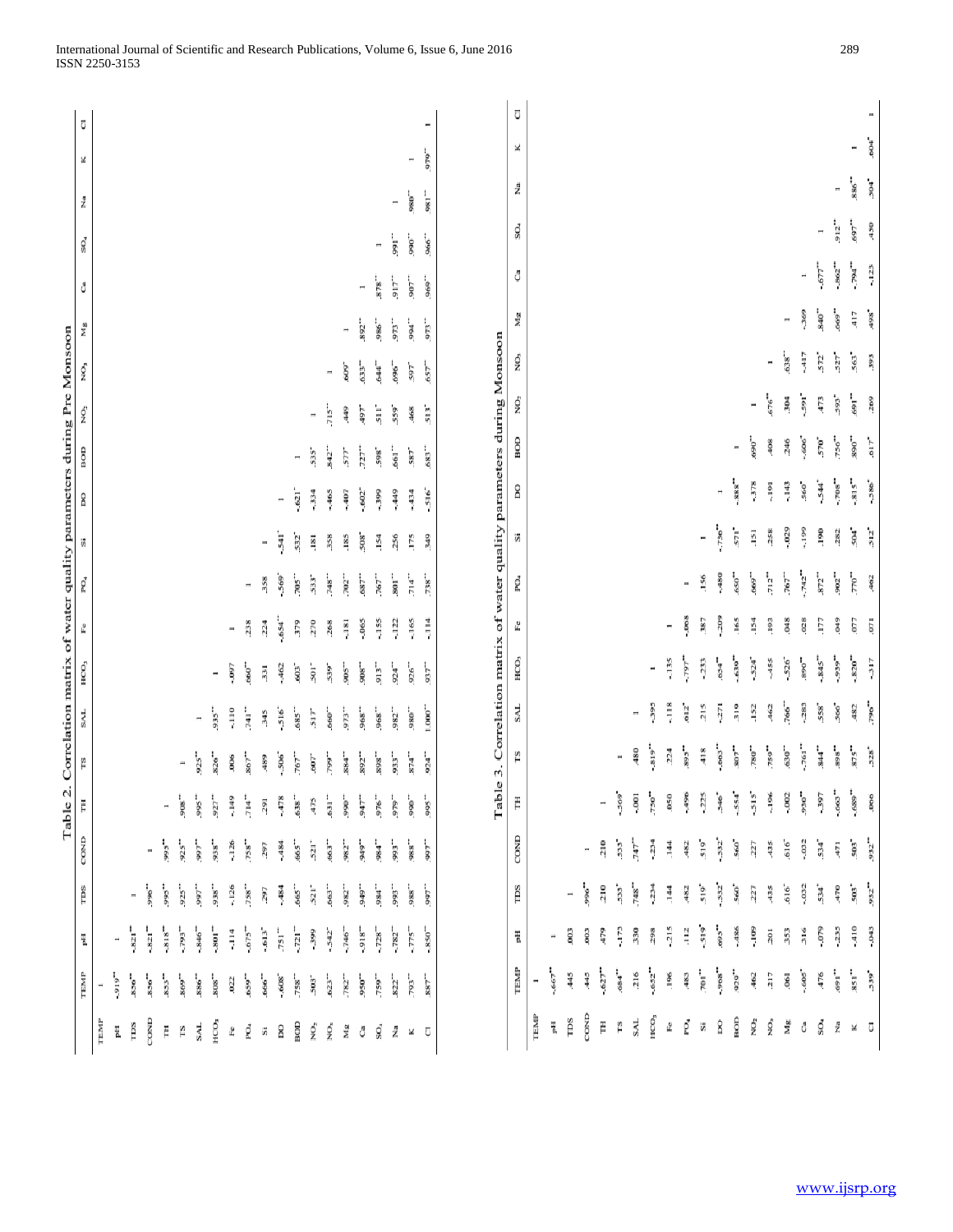|                                                                       | Ū               |      |                      |             |        |          |         |                |                  |          |                     |                 |                     |                      |         |                      |                     |                            |                    |                     |                      | Ħ                   |
|-----------------------------------------------------------------------|-----------------|------|----------------------|-------------|--------|----------|---------|----------------|------------------|----------|---------------------|-----------------|---------------------|----------------------|---------|----------------------|---------------------|----------------------------|--------------------|---------------------|----------------------|---------------------|
|                                                                       | ×               |      |                      |             |        |          |         |                |                  |          |                     |                 |                     |                      |         |                      |                     |                            |                    |                     | Ħ                    | 982"                |
|                                                                       | ź               |      |                      |             |        |          |         |                |                  |          |                     |                 |                     |                      |         |                      |                     |                            |                    |                     | 963**                | 989*                |
|                                                                       | SO <sub>4</sub> |      |                      |             |        |          |         |                |                  |          |                     |                 |                     |                      |         |                      |                     |                            | н                  | 954"                | 981"                 | 976"                |
|                                                                       | Ĉ               |      |                      |             |        |          |         |                |                  |          |                     |                 |                     |                      |         |                      |                     |                            | 863"               | 876"                | 832"                 | 880"                |
|                                                                       | Mg              |      |                      |             |        |          |         |                |                  |          |                     |                 |                     |                      |         |                      | π                   | 784                        | 979*               | 915"                | 974                  | 957**               |
|                                                                       | ŅO,             |      |                      |             |        |          |         |                |                  |          |                     |                 |                     |                      |         |                      | 709*                | $557$ <sup>*</sup>         | .675"              | 505                 | .625"                | 587                 |
|                                                                       | NO,             |      |                      |             |        |          |         |                |                  |          |                     |                 |                     |                      |         | $.806$ <sup>**</sup> | 160                 | 548°                       | $505$ <sup>*</sup> | 597                 | 477                  | 454                 |
|                                                                       | BOD             |      |                      |             |        |          |         |                |                  |          |                     |                 |                     | π                    | 663**   | 835"                 | 542°                | 433                        | 498                | 311                 | 419                  | 419                 |
|                                                                       | 8               |      |                      |             |        |          |         |                |                  |          |                     |                 | Ħ                   | $-762"$              | $-733$  | $-857$ <sup>**</sup> | $-792$              | 538                        | $-729$             | $-590$ <sup>*</sup> | $-739$ <sup>**</sup> | $-679"$             |
|                                                                       | S,              |      |                      |             |        |          |         |                |                  |          |                     |                 | $-574$ <sup>*</sup> | 663**                | 320     | 558                  | 379                 | .120                       | 247                | .157                | 265                  | 245                 |
|                                                                       | PO,             |      |                      |             |        |          |         |                |                  |          |                     |                 |                     |                      | 409     | 546                  |                     | $.916$ <sup>**</sup>       | 942*               | 965 <sup>**</sup>   | 944"                 | .965"               |
|                                                                       |                 |      |                      |             |        |          |         |                |                  |          | m                   | .168            | 618"                | 388                  |         |                      | -168                |                            |                    |                     |                      |                     |
|                                                                       | L               |      |                      |             |        |          |         |                |                  | Ħ        | $-093$              | $\frac{4}{114}$ | $-167$              | .189                 | 470     | .198                 | $-041$              | $-033$                     | $-020$             | $-053$              | $-048$               | $-059$              |
|                                                                       | НСО,            |      |                      |             |        |          |         |                | Ħ                | .120     | 386                 | $-010$          | 571                 | $-184$               | .ozs    | .102                 | 306                 | 363                        | 383                | 494                 | 353                  | 402                 |
|                                                                       | <b>SAL</b>      |      |                      |             |        |          |         |                | 405              | $-0.58$  | $-1064$             | 251             | $-688$              | 426                  | 466     | 595*                 | 955"                | $880$ $\rlap{.}^{\bullet}$ | 975"               | 989"                | 981"                 | -666                |
| 4. Correlation matrix of water quality parameters during Post Monsoon | rs              |      |                      |             |        |          |         | 909"           | 282              | ,026     | 904 <sup>**</sup>   | 423             | $-293$              | $708$ <sup>**</sup>  | 636"    | 813"                 | 927**               | 883**                      | 939**              | 861"                | -.668                | .908                |
|                                                                       | Ĕ               |      |                      |             |        |          | "ose.   | 973**          | 327              | $-0.040$ | 928"                | 344             | -וְהָ               | 540°                 | 518     | $704$ <sup>**</sup>  | 993**               | 850**                      | .,066              | .938*               | .980"                | 974                 |
| Table                                                                 | COND            |      |                      |             | Ħ      | 571"     | $-1004$ | .998"          | 442              | $-049$   | .966"               | 225             | $-661$ "            | 398                  | 447     | 580                  | 953*                | 881"                       | .646               | 993*                | 981"                 | -666                |
|                                                                       | rps             |      |                      |             | .996"  | 971"     | $-904$  | .,866          | 442              | $-049$   | $966$ <sup>**</sup> | 225             | $-661$ "            | 398                  | 447     | 580                  | 953"                | "188"                      | 979"               | 993**               | 981"                 | -,666               |
|                                                                       | Ĕ               |      |                      | $-478$      | $-478$ | $-503 -$ | 734"    | $-512^{\circ}$ | .176             | $-0.48$  | $-504$ <sup>*</sup> | $-746"$         | 871"                | $-874$ <sup>--</sup> | $-644"$ | $-820$ <sup>**</sup> | $-601$ <sup>*</sup> | $-502$ <sup>*</sup>        | $-5402$            | -,400               | $-532$ <sup>*</sup>  | $-501$ <sup>*</sup> |
|                                                                       |                 |      |                      |             |        |          |         |                |                  |          |                     |                 |                     |                      |         |                      |                     |                            |                    |                     |                      |                     |
|                                                                       | TEMP            |      | $-632$ <sup>**</sup> | <b>535*</b> | 535*   | 575      | 623"    | 561*           | $-122$           | $-185$   | .610                | 400             | $-508$              | 435                  | 363     | 488                  | 537                 | 649"                       | $527^*$            | 500°                | 563*                 | 556                 |
|                                                                       |                 | TEMP | Ë                    | rps         | COND   | Ë        | rs      | <b>SAL</b>     | HCO <sub>3</sub> | £        | ğ                   | S               | 8                   | BOD                  | ŅO,     | NO,                  | Ms                  | ĉ                          | SO <sub>4</sub>    | Ž                   | ¥                    | Ū                   |

## c. Factor Analysis (FA)

 The FA result of combined data set for PRM reveals the principal component factors determining the quality of water in the river. The result (Table 5) illustrate three principal components viz., factor 1 (F1) explaining a % variance of 69.85, factor 2 (F2) (12.99) and factor 3 (F3) (6.73) respectively. From the loading chart it was quiet evident that F1 comprise of different parameters mainly TEMP, TH, SAL, Mg, Ca, SO<sub>4</sub>, Na,  $K$ , Cl and HCO<sub>3</sub>, signifying weathering and saline water ingress, while F2 include mainly due to TEMP and Si indicating strong influence of weathering process, and F3 highlights anthropogenic pollution mainly due to strong positive loading of Fe, PO<sub>4</sub>, BOD, NO<sub>2</sub> and NO<sub>3</sub> along with negative loading for pH and DO.

 The FA analysis for MON reveals the principal component factors determining the quality of water in the river. The result (Table 6) illustrate four principal components, viz., F1 explaining a % variance of 53.20, F2 (15.07), F3 (11.04) and F4 (7.37) respectively. From the F1 loading it is interpreted that negative loading for pH, TH,  $HCO<sub>3</sub>$ , DO, Ca and positive loading of  $NO<sub>2</sub>$ ,  $PO<sub>4</sub>$ , Na and K indicate role of agricultural runoff in determining the water quality of river system. The F2 explained 15.07% of variance indicate minor role of weathering process with positive loading of Si, BOD and Cl. The F3 factor explains the combined effect of SAL, Mg, and Cl, while F4 explain the effect of Fe and  $NO<sub>3</sub>$  in modifying the riverine environment.

During POM (Table 7), F1 loading for TH, SAL, PO<sub>4</sub>, Mg, Ca, SO4, Na, K and Cl explaining 67.89% variance depicts influence of agricultural as well as anthropogenic activity on the river system. F2 which explained 12.30% of variance mainly attribute to TEMP, Si, and BOD indicating role of weathering process in modifying the water quality. F3 explaining 7.78 % of variance is mainly from Fe and  $NO<sub>2</sub>$  and negative loading of  $PO<sub>4</sub>$ along with DO indicating role of instream biological process in riverine processes.

## **Table 5. Principal Component factors using PCA during Pre Monsoon**

| Rotated Component Matrix <sup>a</sup> |          |           |          |
|---------------------------------------|----------|-----------|----------|
|                                       |          | Component |          |
|                                       | 1        | 2         | 3        |
| <b>TEMP</b>                           | 0.734    | 0.592     | 0.192    |
| pH                                    | $-0.682$ | $-0.66$   | $-0.175$ |
| TH                                    | 0.951    | 0.214     | 0.191    |
| <b>SAL</b>                            | 0.934    | 0.265     | 0.229    |
| Fe                                    | $-0.42$  | 0.413     | 0.7      |
| PO <sub>4</sub>                       | 0.597    | 0.258     | 0.57     |
| Si                                    | 0.12     | 0.885     | 0.049    |
| DO                                    | $-0.216$ | $-0.736$  | $-0.452$ |
| <b>BOD</b>                            | 0.448    | 0.494     | 0.601    |
| NO <sub>2</sub>                       | 0.378    | $-0.01$   | 0.744    |
| NO <sub>3</sub>                       | 0.481    | 0.178     | 0.747    |
| Mg                                    | 0.961    | 0.102     | 0.188    |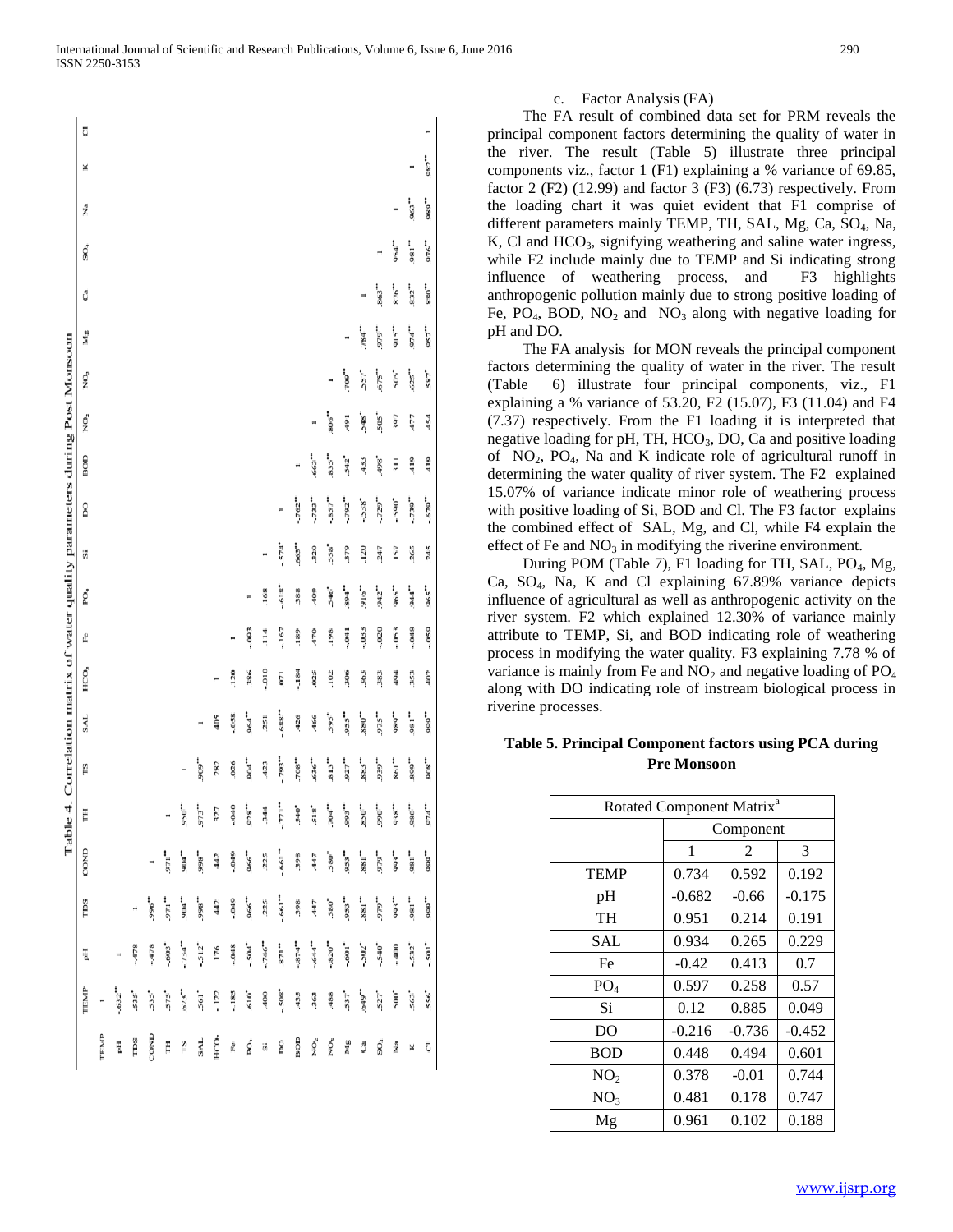International Journal of Scientific and Research Publications, Volume 6, Issue 6, June 2016 291 ISSN 2250-3153

| % of Variance    | 69.85 | 12.99 | 6.73  |
|------------------|-------|-------|-------|
| Total            | 12.57 | 2.34  | 1.21  |
| HCO <sub>3</sub> | 0.891 | 0.249 | 0.173 |
| C1               | 0.935 | 0.27  | 0.223 |
| K                | 0.963 | 0.115 | 0.198 |
| Na               | 0.939 | 0.142 | 0.3   |
| $\mathrm{SO}_4$  | 0.953 | 0.055 | 0.267 |
| Cа               | 0.859 | 0.453 | 0.181 |

**Table 6. Principal Component factors using PCA during Monsoon**

|                  |              | Rotated Component Matrix <sup>a</sup><br>Component<br>$\overline{4}$<br>2<br>3<br>0.767<br>0.003<br>0.017<br>$-0.55$<br>0.554<br>$-0.106$<br>$-0.181$<br>0.223<br>$-0.022$<br>$-0.045$<br>0.24<br>0.888<br>$-0.258$<br>$-0.288$<br>$-0.141$<br>0.352<br>$-0.057$<br>0.767<br>0.36<br>0.539<br>0.083<br>0.071<br>0.301<br>0.835<br>$-0.885$<br>$-0.004$<br>$-0.079$<br>0.818<br>0.159<br>0.181<br>0.192<br>0.02<br>0.548<br>$-0.005$<br>0.307<br>0.778<br>$-0.091$<br>0.241<br>0.894<br>$-0.124$<br>$-0.185$<br>$-0.084$<br>0.305<br>0.588<br>0.283<br>0.555<br>0.37<br>0.145<br>0.645<br>0.205<br>0.22 |        |       |  |  |  |  |  |
|------------------|--------------|--------------------------------------------------------------------------------------------------------------------------------------------------------------------------------------------------------------------------------------------------------------------------------------------------------------------------------------------------------------------------------------------------------------------------------------------------------------------------------------------------------------------------------------------------------------------------------------------------------|--------|-------|--|--|--|--|--|
|                  |              |                                                                                                                                                                                                                                                                                                                                                                                                                                                                                                                                                                                                        |        |       |  |  |  |  |  |
|                  | $\mathbf{1}$ |                                                                                                                                                                                                                                                                                                                                                                                                                                                                                                                                                                                                        |        |       |  |  |  |  |  |
| <b>TEMP</b>      | 0.529        |                                                                                                                                                                                                                                                                                                                                                                                                                                                                                                                                                                                                        |        |       |  |  |  |  |  |
| pH               | $-0.372$     |                                                                                                                                                                                                                                                                                                                                                                                                                                                                                                                                                                                                        |        |       |  |  |  |  |  |
| TH               | $-0.914$     |                                                                                                                                                                                                                                                                                                                                                                                                                                                                                                                                                                                                        |        |       |  |  |  |  |  |
| <b>SAL</b>       | 0.108        |                                                                                                                                                                                                                                                                                                                                                                                                                                                                                                                                                                                                        |        |       |  |  |  |  |  |
| HCO <sub>3</sub> | $-0.86$      |                                                                                                                                                                                                                                                                                                                                                                                                                                                                                                                                                                                                        |        |       |  |  |  |  |  |
| Fe               | $-0.094$     |                                                                                                                                                                                                                                                                                                                                                                                                                                                                                                                                                                                                        |        |       |  |  |  |  |  |
| PO <sub>4</sub>  | 0.689        |                                                                                                                                                                                                                                                                                                                                                                                                                                                                                                                                                                                                        |        |       |  |  |  |  |  |
| Si               | 0.009        |                                                                                                                                                                                                                                                                                                                                                                                                                                                                                                                                                                                                        |        |       |  |  |  |  |  |
| DO               | $-0.427$     |                                                                                                                                                                                                                                                                                                                                                                                                                                                                                                                                                                                                        |        |       |  |  |  |  |  |
| <b>BOD</b>       | 0.455        |                                                                                                                                                                                                                                                                                                                                                                                                                                                                                                                                                                                                        |        |       |  |  |  |  |  |
| NO <sub>2</sub>  | 0.563        |                                                                                                                                                                                                                                                                                                                                                                                                                                                                                                                                                                                                        |        |       |  |  |  |  |  |
| NO <sub>3</sub>  | 0.301        |                                                                                                                                                                                                                                                                                                                                                                                                                                                                                                                                                                                                        |        |       |  |  |  |  |  |
| Mg               | 0.22         |                                                                                                                                                                                                                                                                                                                                                                                                                                                                                                                                                                                                        |        |       |  |  |  |  |  |
| Ca               | $-0.939$     |                                                                                                                                                                                                                                                                                                                                                                                                                                                                                                                                                                                                        |        |       |  |  |  |  |  |
| $SO_4$           | 0.551        |                                                                                                                                                                                                                                                                                                                                                                                                                                                                                                                                                                                                        |        |       |  |  |  |  |  |
| Na               | 0.72         |                                                                                                                                                                                                                                                                                                                                                                                                                                                                                                                                                                                                        |        |       |  |  |  |  |  |
| K                | 0.641        |                                                                                                                                                                                                                                                                                                                                                                                                                                                                                                                                                                                                        |        |       |  |  |  |  |  |
| Cl               | $-0.034$     | 0.752                                                                                                                                                                                                                                                                                                                                                                                                                                                                                                                                                                                                  | 0.608  | 0.062 |  |  |  |  |  |
| <b>Total</b>     | 9.576        | 2.712                                                                                                                                                                                                                                                                                                                                                                                                                                                                                                                                                                                                  | 1.987  | 1.326 |  |  |  |  |  |
| % of Variance    | 53.202       | 15.069                                                                                                                                                                                                                                                                                                                                                                                                                                                                                                                                                                                                 | 11.037 | 7.366 |  |  |  |  |  |

**Table 7. Principal Component factors using PCA during Post Monsoon**

|             | Rotated Component Matrix <sup>a</sup> |           |          |
|-------------|---------------------------------------|-----------|----------|
|             |                                       | Component |          |
|             |                                       |           |          |
| <b>TEMP</b> | 0.299                                 | 0.856     | 0.151    |
|             | $-0.514$                              | $-0.8$    | $-0.196$ |

| % of Variance    | 67.885   | 12.301   | 7.783    |
|------------------|----------|----------|----------|
| Total            | 12.219   | 2.214    | 1.401    |
| C1               | 0.927    | 0.35     | 0.076    |
| K                | 0.941    | 0.235    | 0.132    |
| Na               | 0.975    | 0.179    | 0.067    |
| $SO_4$           | 0.948    | 0.179    | 0.184    |
| Ca               | 0.869    | 0.07     | 0.186    |
| Mg               | 0.875    | 0.414    | 0.133    |
| NO <sub>3</sub>  | 0.495    | 0.529    | 0.478    |
| NO <sub>2</sub>  | 0.403    | 0.425    | 0.694    |
| <b>BOD</b>       | 0.459    | 0.778    | 0.305    |
| D <sub>O</sub>   | $-0.672$ | $-0.578$ | $-0.305$ |
| Si               | 0.354    | 0.77     | 0.17     |
| PO <sub>4</sub>  | 0.889    | 0.312    | $-0.061$ |
| Fe               | $-0.101$ | 0.074    | 0.891    |
| HCO <sub>3</sub> | 0.305    | $-0.628$ | 0.375    |
| SAL              | 0.913    | 0.38     | 0.091    |
| TH               | 0.935    | 0.275    | 0.156    |

## d. Cluster Analysis (CA)

 Cluster analysis conducted for PRM (Fig.5) reveals the influence of topography and climatic influence which affect the water quality of river system. It was noted that during PRM stations 1-10 forms a cluster while 11- 15 forms another separate cluster strictly depicting a separation for stations between pollution sources . Similarly river mouth station 16 forms separate cluster indicating dominance of saline water ingress in that station. From the factor analysis it was inferred that influence of  $Mg$ ,  $SO_4$  and Cl plays a vital role in making a vast separate cluster pattern in low land stations.

 While during MON cluster formation (Fig.6) strictly showed diverse patterns mainly owing to SW monsoon effect. Here small sub clusters were evident mainly due to point and non point source of pollution. Cluster formation at upland stations 1-6 indicate less pollution as compared with other clustered stations. Dominance of monsoon water in river mouth station was also highlighted here owing to the cluster formation (station 15 and 16).

 Here in POM (Fig.7) also similar cluster formation as that of MON period was noticed and the availability of NE monsoon was also evident from the result. In the downstream stations (15 and 16) apart from this the closure of Thanneermukkom bund also has enormous impact in controlling the saline water intrusion. Similarly the effect of liming of agricultural land in this season also has much influence in controlling the river water chemistry in the lowland stations.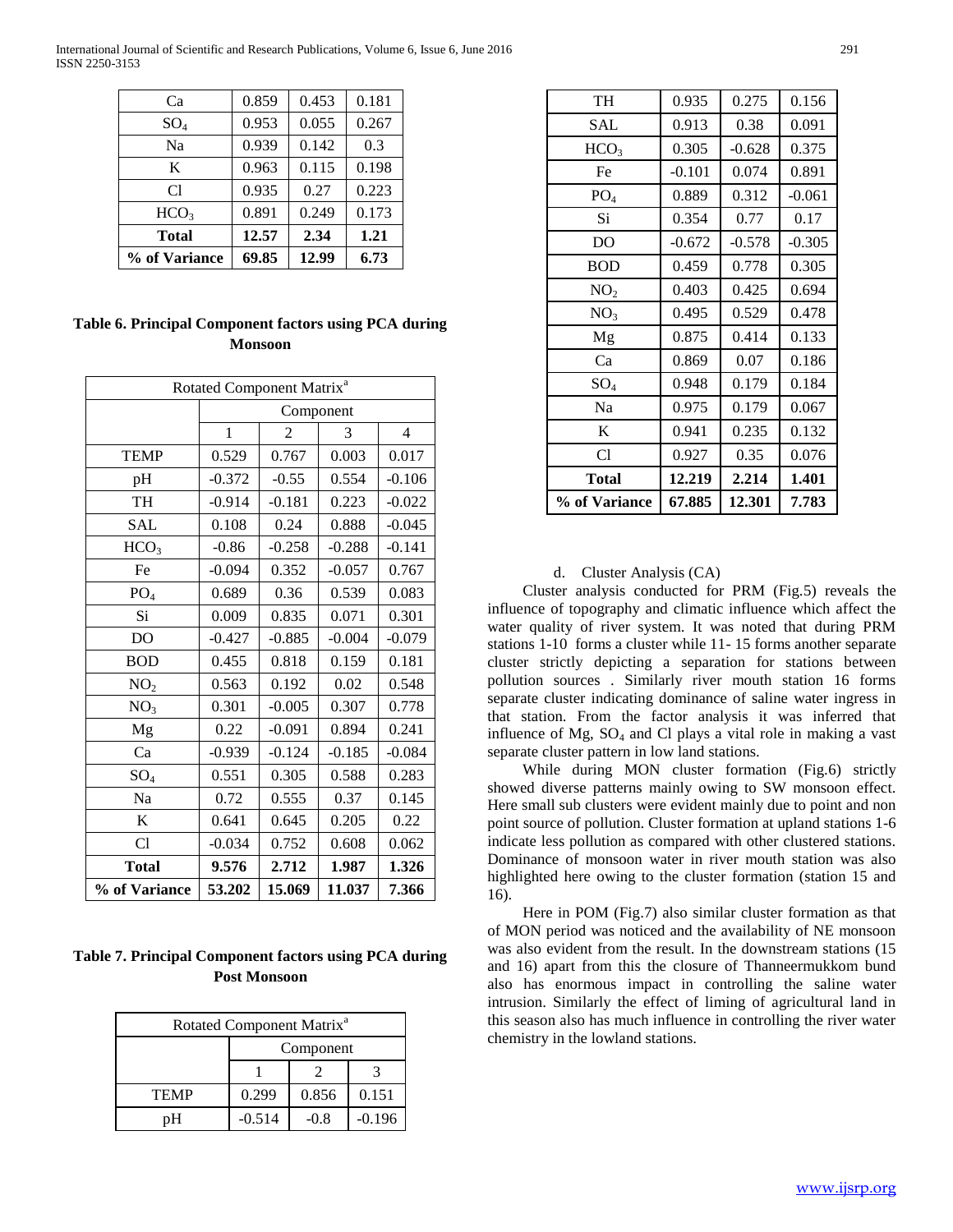

Figure 5. Dendrogram of HCA for different stations during PRM **Dendrogram using Ward Linkage** 



Figure 6. Dendrogram of HCA for different stations during MON



Figure 7. Dendrogram of HCA for different stations during POM

#### III. SUMMARY

 From the study, it has been found that irrespective of seasons most of the parameters in most of the stations (except downstream S15, S16) are within permissible range for drinking purpose. River water parameters like BOD, DO,  $NO<sub>2</sub>$ ,  $NO<sub>3</sub>$ ,  $HCO<sub>3</sub>$ ,  $PO<sub>4</sub>$ ,  $SiO<sub>2</sub>$ , and Ca, show an erratic trend with maximum contents towards the downstream side. The nutrients like  $NO<sub>3</sub>$ , PO<sub>4</sub> (<1 mg/L) and  $SiO<sub>2</sub>$  (<4 mg/L) are generally low in the river, and increases from upstream to downstream due to the input from the agricultural field and from other sources.

 The cations in the decreasing order of abundance include Na> Ca> K> Mg> Fe for PRM, Ca> Na> Mg> K> Fe for MON and Na> Ca> Mg> K> Fe for POM. Similarly, the anions in the decreasing order of abundance include Cl>HCO<sub>3</sub>>SO<sub>4</sub>>SiO<sub>2</sub>>NO<sub>3</sub>>NO<sub>2</sub>>PO<sub>4</sub> during PRM, HCO<sub>3</sub>> Cl>  $SO_4$ >  $SO_2$ >  $NO_3$ >  $PO_4$ >  $NO_2$  during MON and Cl> HCO<sub>3</sub>>  $SO_4$ > NO<sub>3</sub>>  $SO_2$ > NO<sub>2</sub>> PO<sub>4</sub> during POM.

 The factor analysis result during PRM clearly indicating the role of temperature in weathering process and hence the water quality in the river system. F1 loading during MON indicate role of agricultural runoff in determining the water quality of river system. During POM, F1 loading depicts influence of agricultural as well as anthropogenic activity on the river system. Similarly, in cluster analysis , three separate clusters were getting for each of the three seasons. Generally, the stations in the highland and a part of midland (e.g., S1-S10) form one cluster, the stations from midland to lowland (e.g., S11-S14) another cluster and the stations in the downstream side (S15  $\&$  16) form a third cluster in different seasons. However, during PRM, river mouth station S16 alone forms a separate cluster indicating dominance of saline water ingress in that station. While in POM the effect of liming of agricultural land in this watershed also has much influence in controlling the river water chemistry in the lowland stations especially S14, S15 and S16.

#### IV. CONCLUSION

 A comprehensive river basin management strategy should implemented in Meenachil river, especially toward downstream locations where rampant low land agricultural system prevails. Liming of agricultural lands and application of fertilisers should be in accordance with best agricultural management practices. Scientific execution regarding closure and opening of Thanneermukkom barrier has got pronounced effect in controlling salt water ingress in lower reaches of river basin.

#### ACKNOWLEDGEMENTS

 We would like to thank University Grants Commission (UGC), New Delhi, India, for the financial assistance provided under Major Research Project (MRP) scheme (41-1096/2012).

#### **REFERENCES**

[1] Vega, M., Pardo, R., Barrado, E., and Debán, L. (1998). Assessment of seasonal and polluting effects on the quality of river water by exploratory data analysis. Water research, 32(12), 3581-3592.